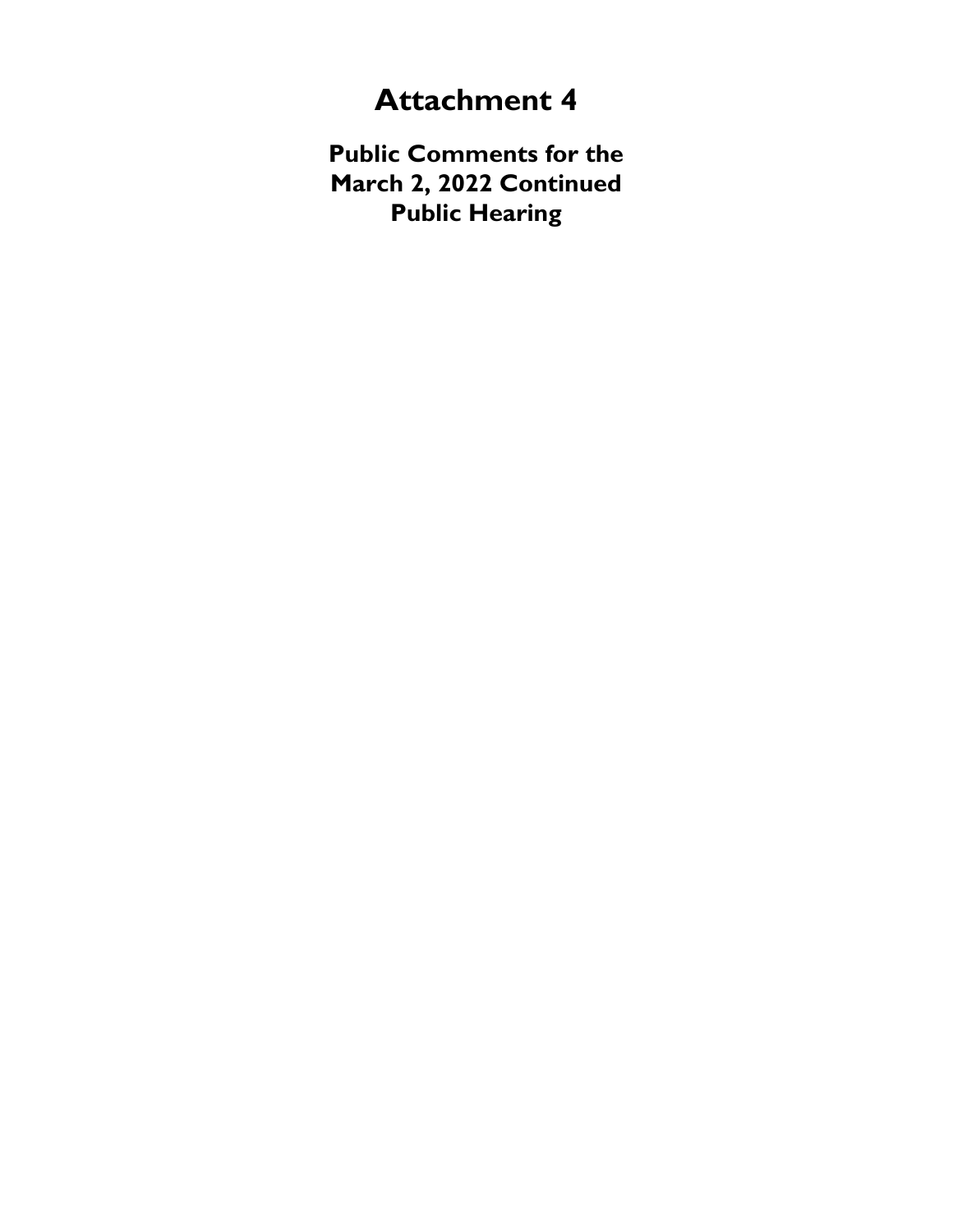**From:** Jaime Pollack [<pollacknv@gmail.com](mailto:pollacknv@gmail.com)> **Date:** February 18, 2022 at 8:03:45 PM PST To: Lynda Salcido [<lsalcido@townofmammothlakes.ca.gov](mailto:lsalcido@townofmammothlakes.ca.gov)>, John Wentworth [<jwentworth@townofmammothlakes.ca.gov](mailto:jwentworth@townofmammothlakes.ca.gov)>, Bill Sauser [<bsauser@townofmammothlakes.ca.gov](mailto:bsauser@townofmammothlakes.ca.gov)>, Kirk Stapp [<kstapp@townofmammothlakes.ca.gov](mailto:kstapp@townofmammothlakes.ca.gov)>, Sarah Rea [<srea@townofmammothlakes.ca.gov](mailto:srea@townofmammothlakes.ca.gov)>, Jamie Gray [<jgray@townofmammothlakes.ca.gov](mailto:jgray@townofmammothlakes.ca.gov)>, [mvanderhurst@visitmammoth.com](mailto:mvanderhurst@visitmammoth.com), [jenb2374@gmail.com](mailto:jenb2374@gmail.com), Paul Chang [<pchang@townofmammothlakes.ca.gov](mailto:pchang@townofmammothlakes.ca.gov)>, [eckertinmmth@verizon.net,](mailto:eckertinmmth@verizon.net) [jessicarskennedy@gmail.com](mailto:jessicarskennedy@gmail.com), Sandra Moberly [<smoberly@townofmammothlakes.ca.gov](mailto:smoberly@townofmammothlakes.ca.gov)>, Pam Kobylarz [<pkobylarz@townofmammothlakes.ca.gov](mailto:pkobylarz@townofmammothlakes.ca.gov)>

**Subject: Villas III - Planning and Economic Development Committee notice**

Some people who received this message don't often get email from [pollacknv@gmail.com.](mailto:pollacknv@gmail.com) [Learn](http://aka.ms/LearnAboutSenderIdentification) [why this is important](http://aka.ms/LearnAboutSenderIdentification)

## **[EXTERNAL EMAIL]**

Dear Mammoth Planning and Economic Development Committee Members, Town Council Members and Mayor Salcido:

This email is in regard to the Villas III Public Hearing(s). First of all, thank you to all the members and council members, who took the time to speak to me one on one.

To continue the conversation around this matter, I would like to request to be put directly in touch with the project developer/applicant, Mark Rafeh, in order to work on a list of compromises around the deep issues that have been raised in the previous hearing and by the community at large. As already discussed with many members on this email, it is the intention to find a fair middle ground here.

That being said, there seems to be a continued lack of proper public review around this application and its process. Even after raising concerns that the initial public hearing was smack in the middle of the work day, the next scheduled meeting was set during work hours again. And now, the new hearing date of March 2, is even sooner and starts at 9am. It is impossible for most members of the community to attend the hearings and to have their voices properly heard. In all circumstances, across the state and country, public hearings for similar matters are scheduled during evening hours. This continues to be a bad look.